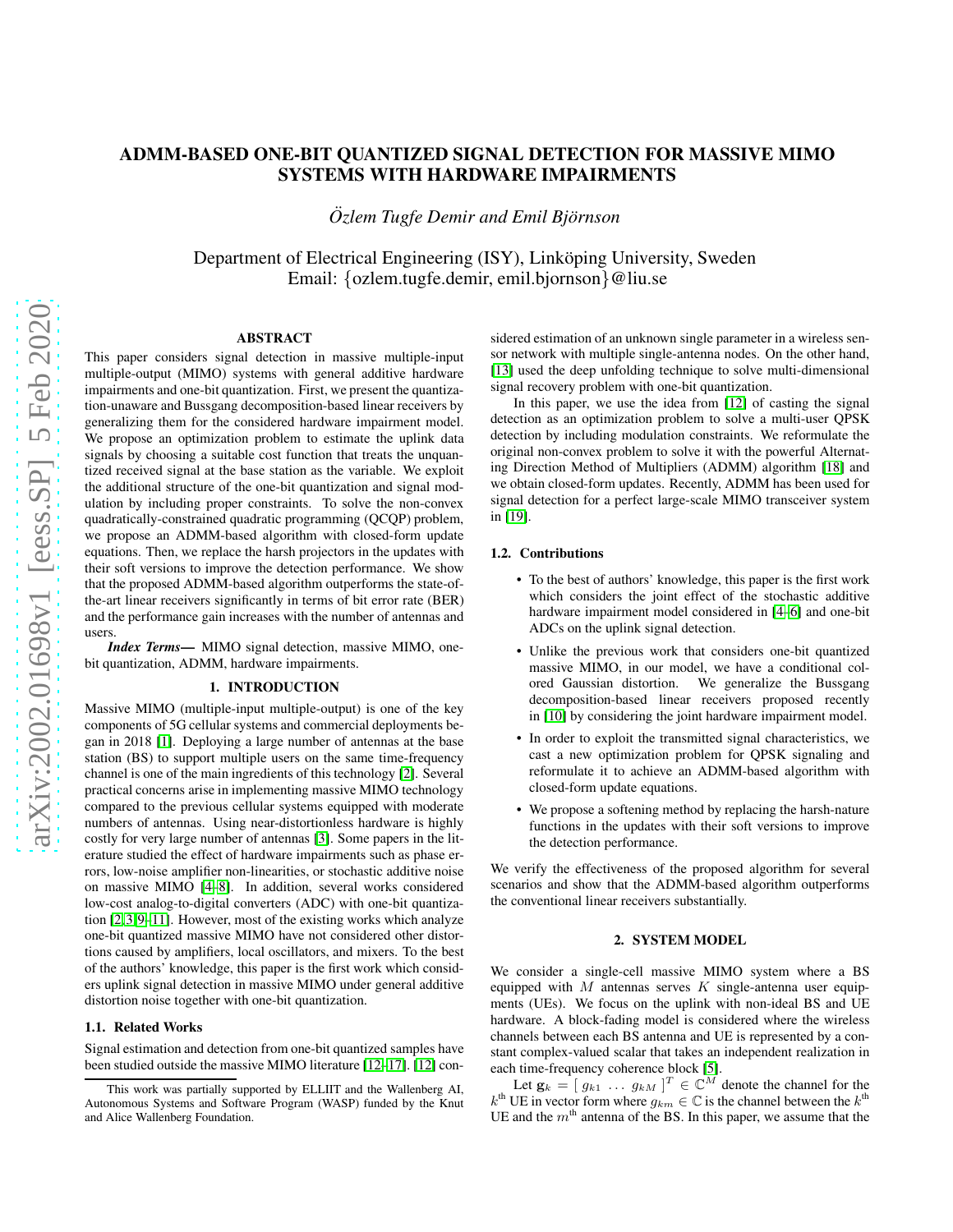channels are known at the BS to study the joint effect of hardware impairments and one-bit quantization on the uplink signal detection. Investigating channel estimation is left as future work.

Let  $s_k \in \mathbb{C}$  denote the unit-power information symbol transmitted by the  $k^{\text{th}}$  UE and  $p_k$  is the corresponding transmission power. Based on the established model in [\[4,](#page-4-3) [5\]](#page-4-14), the received signal at the BS,  $y \in \mathbb{C}^M$  under both BS and UE non-linear hardware impairments is

$$
\mathbf{y} = \sqrt{\kappa^r} \sum_{k=1}^K \mathbf{g}_k \left( \sqrt{\kappa_k^t p_k} s_k + \eta_k^t \right) + \boldsymbol{\eta}^r + \mathbf{n}, \qquad (1)
$$

where  $\eta_k^t \sim \mathcal{N}_{\mathbb{C}}(0, (1 - \kappa_k^t) p_k)$  is the distortion noise caused by the  $k<sup>th</sup>$  UE's (transmitter) hardware with the corresponding quality coefficient  $\kappa_k^t \in (0,1]$ . When  $\kappa_k^t = 1$ , there is no distortion noise and as  $\kappa_k^t$  decreases, the distortion noise variance increases. In a similar manner,  $\boldsymbol{\eta}^{\boldsymbol{r}} = [\eta_1^r \dots \eta_M^r]^T \in \mathbb{C}^M$  models the hardware distortion at the BS with hardware quality coefficient  $\kappa^r \in (0, 1]$ .  $\eta^r$  is conditionally Gaussian given the channels  $\{g_k\}$ , i.e.  $\eta_m^r |\{g_{km}\} \sim \mathcal{N}_{\mathbb{C}}(0, (1 - \kappa^r) \sum_{k=1}^K p_k |g_{km}|^2)$ .  $\mathbf{n} \sim \mathcal{N}_{\mathbb{C}}(\mathbf{0}_M, \sigma^2 \mathbf{I}_M)$  is the additive white Gaussian noise. Note that the distortions due to the different UEs and BS antenna hardware are independent. In fact, [\[7\]](#page-4-15) showed that the distortion correlation between different BS antennas can be neglected for hardware non-linearities in the uplink as long as the number of UEs is sufficiently large  $(>5)$ , which is of main interest for massive MIMO systems. However, for one-bit quantization distortions, this is not the case and hence, we consider them separately.

Let us define  $\mu \triangleq \sqrt{\kappa^r} \sum_{k=1}^K g_k \eta_k^t + \eta^r + \mathbf{n} \in \mathbb{C}^M$  which is the effective colored Gaussian noise given the channel vectors  $\{g_k\}$ with the conditional distribution  $\mu | {\bf{g}}_k \} \sim \mathcal{N}_{\mathbb{C}}({\bf{0}}_M, \Sigma)$  where the covariance matrix  $\Sigma \in \mathbb{C}^{M \times M}$  is given by

$$
\Sigma \triangleq \kappa^r \sum_{k=1}^K \left(1 - \kappa_k^t\right) p_k \mathbf{g}_k \mathbf{g}_k^H + \mathbf{D},\tag{2}
$$

where  $\mathbf{D} \in \mathbb{C}^{M \times M}$  is a diagonal matrix with the  $(m, m)$ th entry being  $(1 - \kappa^r) \sum_{k=1}^K p_k |g_{km}|^2 + \sigma^2$ . Note that the effective noise becomes colored with non-diagonal covariance matrix under hardware impairments.  $\Sigma$  is dependent on the channel realizations and  $\mu$  is conditionally Gaussian given  $\{g_k\}.$ 

Now, we express the quantized signal at the BS by using one-bit ADCs for the real and imaginary parts of the received signal in [\(1\)](#page-1-0). Let us define the effective channel  $\tilde{\mathbf{g}}_k \triangleq \sqrt{\kappa^r \kappa_k^t p_k} \mathbf{g}_k \in \mathbb{C}^M$ , the concatenated channel matrix  $\tilde{G} \triangleq [\tilde{g}_1 \dots \tilde{g}_K] \in \mathbb{C}^{M \times K}$ , and the data vector  $\mathbf{s} \triangleq [s_1 \dots s_K]^T \in \mathbb{C}^K$ . Using these definitions, the received signal in [\(1\)](#page-1-0) before quantization can be expressed as  $y = \tilde{G}s + \mu$ . Note that the real and imaginary parts of the elements of y are one-bit quantized separately, hence it is useful to express the one-bit ADC operation in terms of real variables. The received signal at the BS before quantization can be expressed as  $z = Hx + v$ in terms of the real variables

$$
\mathbf{z} = \begin{bmatrix} \Re\{\mathbf{y}\} \\ \Im\{\mathbf{y}\} \end{bmatrix} \in \mathbb{R}^{2M}, \quad \mathbf{x} = \begin{bmatrix} \Re\{\mathbf{s}\} \\ \Im\{\mathbf{s}\} \end{bmatrix} \in \mathbb{R}^{2K}, \tag{3}
$$

$$
\mathbf{H} = \begin{bmatrix} \Re{\{\mathbf{\tilde{G}}\}} & -\Im{\{\mathbf{\tilde{G}}\}} \\ \Im{\{\mathbf{\tilde{G}}\}} & \Re{\{\mathbf{\tilde{G}}\}} \end{bmatrix} \in \mathbb{R}^{2M \times 2K}, \quad \mathbf{v} = \begin{bmatrix} \Re{\{\boldsymbol{\mu}\}} \\ \Im{\{\boldsymbol{\mu}\}} \end{bmatrix} \in \mathbb{R}^{2M}.
$$
\n(4)

Note that the effective noise  $\mu$  is conditionally circulary symmetric given  $\tilde{G}$ , and hence the covariance matrix of the real noise vector  $\bf{v}$ 

in [\(4\)](#page-1-1) is given by

$$
\mathbf{C} = \frac{1}{2} \begin{bmatrix} \Re{\Sigma} & -\Im{\Sigma} \\ \Im{\Sigma} & \Re{\Sigma} \end{bmatrix} \in \mathbb{R}^{2M \times 2M}.
$$
 (5)

Then, the received signal after one-bit quantization is given by  $\mathbf{r} =$  $sgn(z)$  where  $sgn(z)$  is the sign function which is applied to the elements of the vector **z** individually, i.e.,  $r_m = 1$  if  $z_m \geq 0$  and  $r_m = -1$  otherwise, for  $m = 1, \ldots, 2M$ .

<span id="page-1-0"></span>We present possible linear receivers for the quantized and impaired massive MIMO system in the following section.

## 3. LINEAR RECEIVERS

We now present the quantization-unaware and Bussgang-based quantization-aware linear receivers from [\[10\]](#page-4-13). Note that the quantization-aware receivers in [\[10\]](#page-4-13) are proposed only for massive MIMO systems with the perfect transceivers except for one-bit quantization. In this section, we generalize them by taking the joint effect of hardware impairments and one-bit quantization into account.

Let  $\mathbf{W} = [\mathbf{w}_1 \dots \mathbf{w}_K]^T \in \mathbb{C}^{K \times M}$  be the receive combining matrix and the signal for the  $k^{th}$  user's data detection is given by  $\mathbf{w}_k^T \tilde{\mathbf{r}}$ , for  $k = 1, ..., K$ , where the complex quantized signal  $\tilde{\mathbf{r}} \in$  $\mathbb{C}^M$  is given by

$$
\tilde{\mathbf{r}} = (1/\sqrt{2}) \operatorname{sgn}(\Re{\{\mathbf{y}\}}) + (j/\sqrt{2}) \operatorname{sgn}(\Im{\{\mathbf{y}\}}). \tag{6}
$$

#### 3.1. Quantization-Unaware Linear Receivers

The quantization-unaware receivers simply neglect the effect of onebit quantization, however, they take into account the hardware impairments in [\(1\)](#page-1-0). The conventional receivers in massive MIMO are maximum ratio combining (MRC), zero-forcing (ZF), and minimum mean-squared error (MMSE) receivers [\[5,](#page-4-14) [20\]](#page-4-16) which are given by

<span id="page-1-2"></span>
$$
\mathbf{W}_{\text{MRC}} = \tilde{\mathbf{G}}^H, \tag{7}
$$

$$
\mathbf{W}_{\text{ZF}} = (\tilde{\mathbf{G}}^H \tilde{\mathbf{G}})^{-1} \tilde{\mathbf{G}}^H,
$$
\n(8)

$$
\mathbf{W}_{MMSE} = \tilde{\mathbf{G}}^{H} (\tilde{\mathbf{G}} \tilde{\mathbf{G}}^{H} + \Sigma)^{-1}.
$$
 (9)

Note that they neglect the one-bit quantization effect and MMSE receiver treats the distortion  $\mu$  as colored noise.

#### 3.2. Quantization-Aware Linear Receivers

Let us use the Bussgang decomposition [\[10\]](#page-4-13) to express the one-bit quantized complex signal in [\(6\)](#page-1-2) as  $\tilde{\mathbf{r}} = \mathbf{F}\mathbf{y} + \mathbf{e}$  where the quantization distortion e is uncorrelated with y by construction. However, they are not independent. Hence, potentially better methods can be developed to exploit this dependency compared to the receivers presented in this section, which treat the quantization distortion simply as an independent colored noise. This is the main reason which motivates us to search for alternative solutions in Section 4. The Bussgang matrix  $\bf{F}$  is given by [\[2\]](#page-4-1)

$$
\mathbf{F} = \sqrt{\frac{2}{\pi}} \text{diag}(\mathbf{C}_{yy})^{-1/2},\tag{10}
$$

<span id="page-1-3"></span><span id="page-1-1"></span>where  $\mathbf{C}_{yy} = \mathbb{E}_{|\tilde{\mathbf{G}}}\{\mathbf{y}\mathbf{y}^H\} = \tilde{\mathbf{G}}\tilde{\mathbf{G}}^H + \Sigma$ .  $\mathbb{E}_{|\tilde{\mathbf{G}}}\{\cdot\}$  and diag(.) denote the conditional expectation given  $\tilde{G}$  and the diagonal part of a matrix, respectively. Here,  $\tilde{F}$  is the effective channel since it is the matrix multiplied with the data signal s in  $\tilde{\mathbf{r}} = \mathbf{F}\tilde{\mathbf{G}}\mathbf{s} + \mathbf{F}\boldsymbol{\mu} + \mathbf{e}$ . The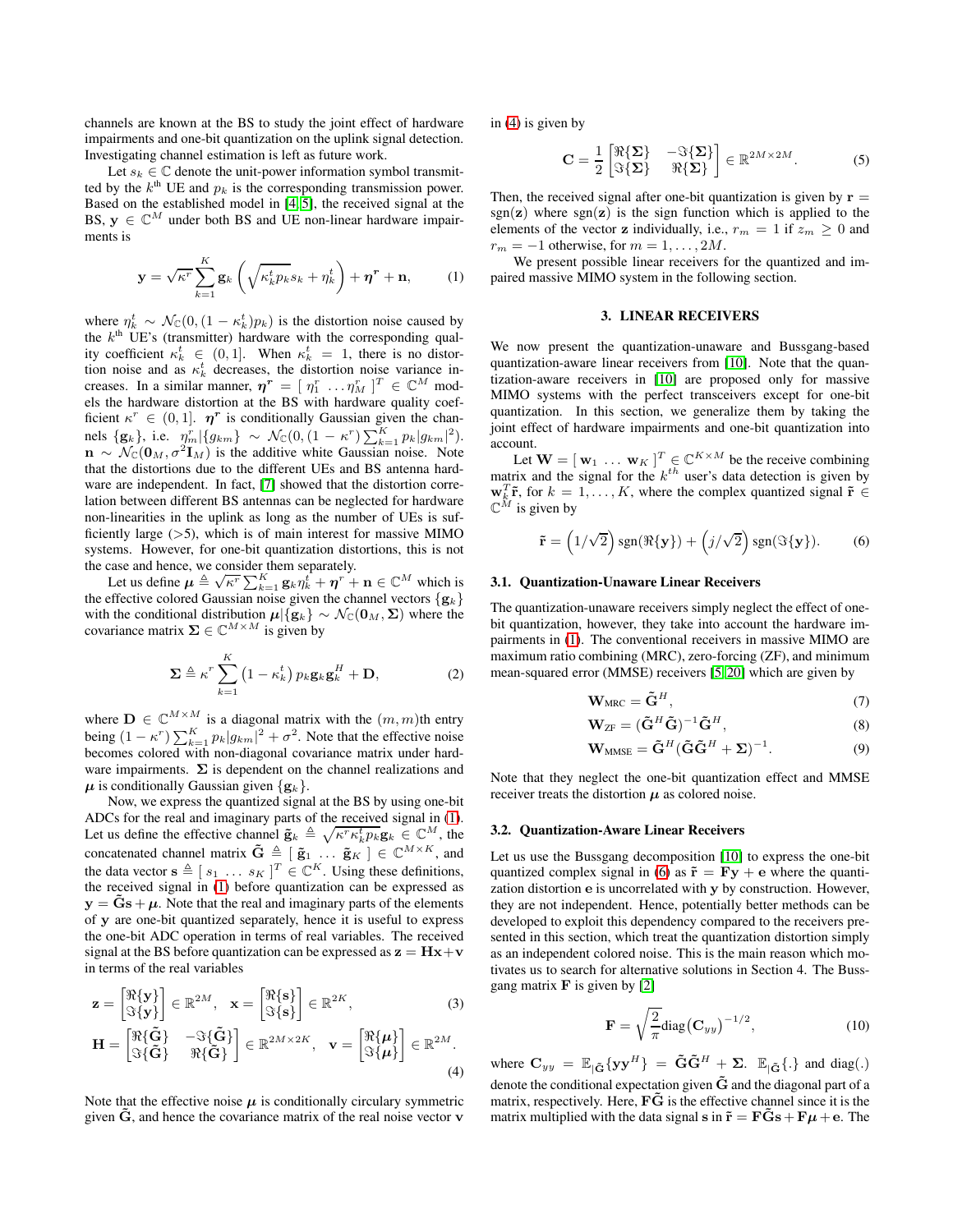Bussgang-decomposition based quantization-aware MRC (BMRC), ZF (BZF), and MMSE (BMMSE) receivers are given by [\[10\]](#page-4-13)

$$
\mathbf{W}_{\text{BMRC}} = \tilde{\mathbf{G}}^H \mathbf{F}^H, \tag{11}
$$

$$
\mathbf{W}_{\text{BZF}} = (\tilde{\mathbf{G}}^H \mathbf{F}^H \mathbf{F} \tilde{\mathbf{G}})^{-1} \tilde{\mathbf{G}}^H \mathbf{F}^H, \tag{12}
$$

$$
\mathbf{W}_{\text{BMMSE}} = \tilde{\mathbf{G}}^H \mathbf{F}^H \mathbf{C}_{\tilde{r}\tilde{r}}^{-1},\tag{13}
$$

where  $\mathbf{C}_{\tilde{r}\tilde{r}} = \mathbb{E}_{|\tilde{\mathbf{G}}} \{ \tilde{\mathbf{r}} \tilde{\mathbf{r}}^H \}$  is given by [\[2\]](#page-4-1)

$$
\mathbf{C}_{\tilde{r}\tilde{r}} = \frac{2}{\pi} \arcsin \left( \text{diag}(\mathbf{C}_{yy})^{-1/2} \Re{\{\mathbf{C}_{yy}\}} \text{diag}(\mathbf{C}_{yy})^{-1/2} \right) + j\frac{2}{\pi} \arcsin \left( \text{diag}(\mathbf{C}_{yy})^{-1/2} \Im{\{\mathbf{C}_{yy}\}} \text{diag}(\mathbf{C}_{yy})^{-1/2} \right). \quad (14)
$$

## 4. ADMM-BASED SOLUTION

Note that, the elements of the one-bit quantized signal,  $\mathbf{r} = \text{sgn}(\mathbf{z})$ are binary random variables which are obtained by scaling and shifting Bernoulli random variables. In the literature, there are some works [\[3,](#page-4-2) [13\]](#page-4-9) that use the Bernoulli distribution in white noise corrupted models. In these works, the Q-function is effectively used since only the marginal distribution of  ${r_m}$  is needed to develop quantization-aware algorithms. However, in our scenario where the binary random variables are dependent due to the effective colored noise, we cannot derive the joint distribution of  $\{r_m\}$  using the models in [\[3,](#page-4-2) [13\]](#page-4-9). In this paper, we will instead use the idea in [\[12\]](#page-4-7) to express the signal detection as an optimization problem. Note that in [\[12\]](#page-4-7), there is only one parameter to be estimated and the resulting convex problem is solved using standard numerical methods which do not take the specific problem structure into account. In this paper, we will exploit the additional structure of the data vector  $x$  in  $(3)$ and generalize the optimization problem in [\[12\]](#page-4-7) for MIMO signal detection with hardware impairments by imposing more constraints. Then, an efficient formulation is proposed for the ADMM algorithm in order to obtain closed-form update equations.

Note that if we were given the unquantized signal z, the maximum-likelihood estimator of x without specifying any constraint on its structure is given as

$$
\hat{\mathbf{x}} = (\mathbf{H}^T \mathbf{C}^{-1} \mathbf{H})^{-1} \mathbf{H}^T \mathbf{C}^{-1} \mathbf{z},\tag{15}
$$

which is obtained by minimizing the quadratic function  $Q(\mathbf{x}, \mathbf{z}) =$  $(**z** – **Hx**)<sup>T</sup>**C**<sup>-1</sup>(**z** – **Hx**)$  with respect to **x**. If we insert the estimate of  $x$  in [\(15\)](#page-2-0) into this quadratic function, we obtain a cost function to be minimized over z only which is

$$
\mathbf{z}^T (\mathbf{I}_{2M} - \mathbf{H} \mathbf{A})^T \mathbf{C}^{-1} (\mathbf{I}_{2M} - \mathbf{H} \mathbf{A}) \mathbf{z}, \tag{16}
$$

where  $\mathbf{A} \in \mathbb{R}^{2K \times 2M}$  is defined as  $\mathbf{A} \triangleq (\mathbf{H}^T \mathbf{C}^{-1} \mathbf{H})^{-1} \mathbf{H}^T \mathbf{C}^{-1}$ . If we use the required constraints that the elements of unquantized and quantized signals which are z and r, have the same sign due to one-bit quantization, we obtain

$$
r_m z_m \ge 0, \quad m = 1, \dots, 2M. \tag{17}
$$

In order to increase the signal detection performance, we can impose some additional constraints on x. In this paper, we will focus on QPSK signaling for the data signals whose bit error rate (BER) performance does not degrade as other higher order constellation schemes due to the adverse effect of one-bit quantization [\[11\]](#page-4-6). In this case, the elements of x are either  $1/\sqrt{2}$  or  $-1/\sqrt{2}$ . Hence, the constraint on the elements of **x** becomes  $x_k^2 = 1/2$ , for  $k = 1, ..., 2K$ .

After defining the sign-refined vector  $\tilde{z} \triangleq diag(r)z \in \mathbb{R}_{\geq 0}^{2M}$ and the local copy of  $\tilde{z}$ , i.e.,  $t = \tilde{z}$ , in order to obtain closed-form updates, we obtain the quadratically-constrained quadratic programming (QCQP) problem

$$
\underset{\tilde{\mathbf{z}}, \mathbf{t}, \mathbf{x}}{\text{minimize}} \quad \tilde{\mathbf{z}}^T \tilde{\mathbf{B}} \tilde{\mathbf{z}} \tag{18}
$$

subject to 
$$
\mathbf{t} = \tilde{\mathbf{z}}, \quad \mathbf{x} = \tilde{\mathbf{A}}\tilde{\mathbf{z}},
$$
 (19)

$$
t_m \ge 0, \quad m = 1, \dots, 2M, \tag{20}
$$

<span id="page-2-1"></span>
$$
x_k^2 = 1/2, \quad k = 1, \dots, 2K,\tag{21}
$$

where  $\tilde{\mathbf{A}} \triangleq \mathbf{A} \text{diag}(\mathbf{r})$  and  $\tilde{\mathbf{B}} \triangleq (\text{diag}(\mathbf{r}) - \mathbf{H}\tilde{\mathbf{A}})^T \mathbf{C}^{-1}(\text{diag}(\mathbf{r}) - \mathbf{L}\tilde{\mathbf{A}})^T \mathbf{C}^{-1}$  $H\tilde{A}$ ) for ease of notation. Even though we obtain a non-convex problem in this case, an efficient ADMM algorithm can be developed with closed-form updates. ADMM is a powerful first-order optimization method and has been proved to be effective in solving some non-convex problems [\[21](#page-4-17)[–25\]](#page-4-18). The problem we propose is a non-convex QCQP problem and there is a weak convergence result for these problems in [\[21\]](#page-4-17) which states under some conditions, the ADMM iterations converge to a KKT point. Stronger versions of convergence are difficult to derive and it is left as future work.

In the following part, we will present the ADMM updates and derive their closed-form expressions.

#### 4.1. Closed-Form ADMM Updates

The steps of the ADMM algorithm in scaled form [\[18\]](#page-4-10) at the  $i<sup>th</sup>$ iteration are given as follows:

$$
\tilde{\mathbf{z}}^{(i+1)} \leftarrow \arg\min_{\tilde{\mathbf{z}}} \quad \tilde{\mathbf{z}}^T \tilde{\mathbf{B}} \tilde{\mathbf{z}} + \rho ||\mathbf{t}^{(i)} - \tilde{\mathbf{z}} + \mathbf{u}_1^{(i)}||^2
$$

$$
+ \rho ||\mathbf{x}^{(i)} - \tilde{\mathbf{A}} \tilde{\mathbf{z}} + \mathbf{u}_2^{(i)}||^2,
$$
(22)
$$
\mathbf{t}^{(i+1)} \leftarrow \arg\min_{\rho} ||\mathbf{t} - \tilde{\mathbf{z}}^{(i+1)} + \mathbf{u}_1^{(i)}||^2
$$

$$
^{(i+1)} \leftarrow \mathop{\arg\min}\limits_{\mathbf{t}} \rho ||\mathbf{t} - \tilde{\mathbf{z}}^{(i+1)} + \mathbf{u}_{1}^{(i)}||^{2}
$$

<span id="page-2-3"></span><span id="page-2-2"></span>subject to 
$$
t_m \ge 0, \, m = 1, ..., 2M,
$$
 (23)

$$
\mathbf{x}^{(i+1)} \leftarrow \argmin_{\mathbf{x}} \hspace{0.1cm} \rho ||\mathbf{x} - \tilde{\mathbf{A}} \tilde{\mathbf{z}}^{(i+1)} + \mathbf{u}_2^{(i)}||^2
$$

<span id="page-2-6"></span>subject to 
$$
x_k^2 = 1/2, \ k = 1, ..., 2K,
$$
 (24)

$$
\mathbf{u}_{1}^{(i+1)} \leftarrow \mathbf{u}_{1}^{(i)} + \mathbf{t}^{(i+1)} - \tilde{\mathbf{z}}^{(i+1)},
$$
\n(25)

$$
\mathbf{u}_2^{(i+1)} \leftarrow \mathbf{u}_2^{(i)} + \mathbf{x}^{(i+1)} - \tilde{\mathbf{A}} \tilde{\mathbf{z}}^{(i+1)},
$$
 (26)

<span id="page-2-0"></span>where  $\mathbf{u}_1 \in \mathbb{R}^{2M}$  and  $\mathbf{u}_2 \in \mathbb{R}^{2K}$  are the scaled dual vector variables corresponding to the two equality constraints in [\(19\)](#page-2-1), and  $\rho > 0$  is the penalty parameter used in the augmented Lagrangian [\[18\]](#page-4-10). The closed-form solutions of the problems in [\(22\)](#page-2-2)-[\(24\)](#page-2-3) are derived as follows:

$$
\tilde{\mathbf{z}}^{(i+1)} = (\tilde{\mathbf{B}}/\rho + \mathbf{I}_{2M} + \tilde{\mathbf{A}}^T \tilde{\mathbf{A}})^{-1} \times \n(\mathbf{t}^{(i)} + \mathbf{u}_1^{(i)} + \tilde{\mathbf{A}}^T (\mathbf{x}^{(i)} + \mathbf{u}_2^{(i)})),
$$
\n(27)

$$
\mathbf{t}^{(i+1)} = \max\left(\mathbf{0}_{2M}, \tilde{\mathbf{z}}^{(i+1)} - \mathbf{u}_1^{(i)}\right),\tag{28}
$$

<span id="page-2-5"></span><span id="page-2-4"></span>
$$
\mathbf{x}^{(i+1)} = \frac{1}{\sqrt{2}} \text{sgn}\big(\tilde{\mathbf{A}}\tilde{\mathbf{z}}^{(i+1)} - \mathbf{u}_2^{(i)}\big),\tag{29}
$$

where  $max(.,.)$  in [\(28\)](#page-2-4) is performed element wise.

Although the projections in [\(28\)](#page-2-4) and [\(29\)](#page-2-5) are unique and optimum, the functions  $max(0, .)$  and sgn(.) are not continuously differentiable at each point. Furthermore, it has been observed empirically that the harsh clipping effect of these functions did not bring any advantage compared to Bussgang-based quantization-aware MMSE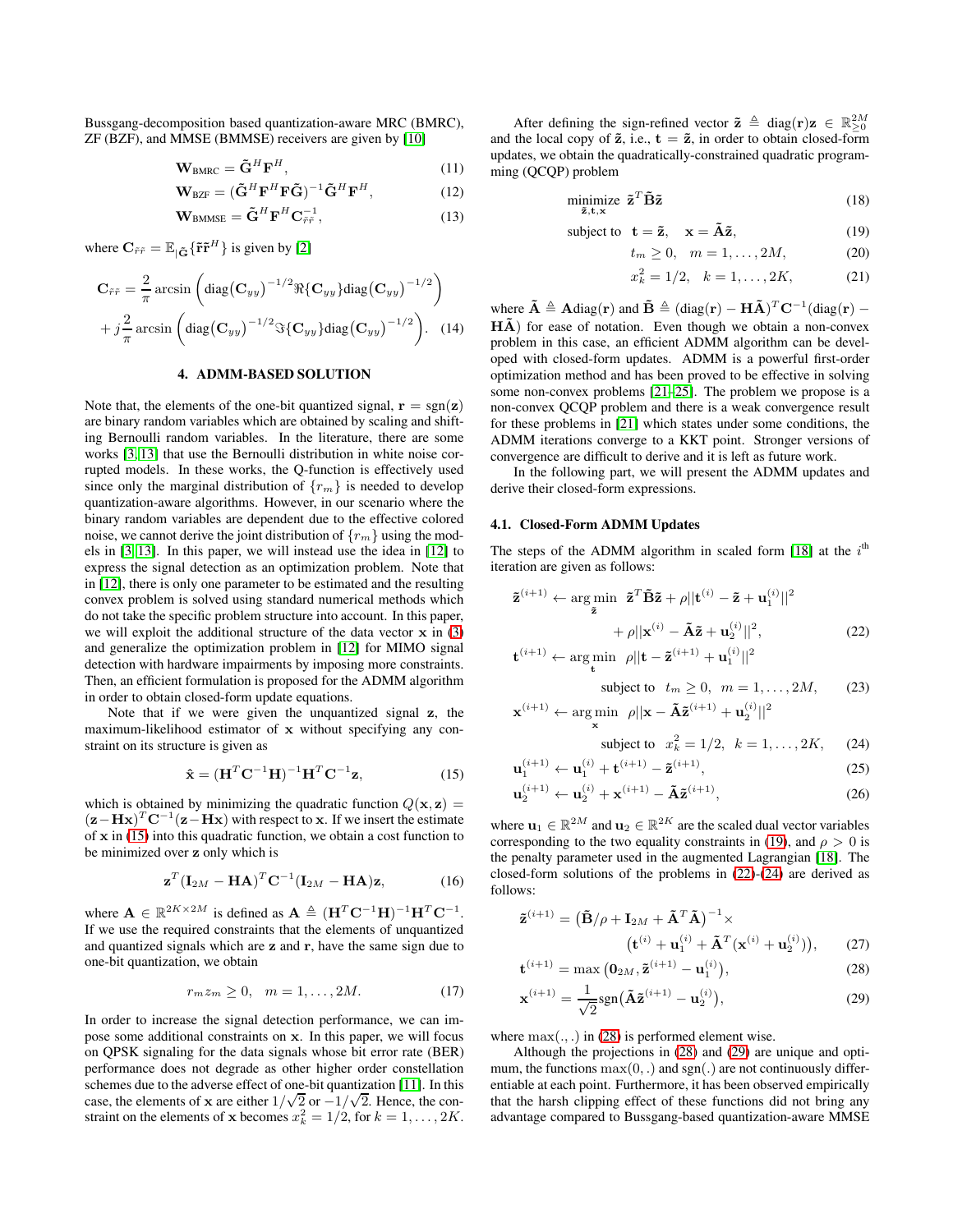receiver which performs the best among linear receivers in [\[10\]](#page-4-13). We believe that this is due to the harsh diminishing effect of other primal and dual optimization variables. One heuristic solution to preserve the effect of other variables' updates is to soften the projectors using soft approximations of  $max(0,.)$  and  $sgn(.)$  which are softplus, softplus $(x) = \ln(1 + e^x)$  and the hyperbolic tangent,  $\tanh(x)$ . Then, the modified updates in [\(28\)](#page-2-4)-[\(29\)](#page-2-5) are given by

$$
\mathbf{t}^{(i+1)} = \ln\left(1 + e^{(\tilde{\mathbf{z}}^{(i+1)} - \mathbf{u}_1^{(i)})}\right),\tag{30}
$$

$$
\mathbf{x}^{(i+1)} = \frac{1}{\sqrt{2}} \tanh\big(\tilde{\mathbf{A}}\tilde{\mathbf{z}}^{(i+1)} - \mathbf{u}_2^{(i)}\big),\tag{31}
$$

where all the operations are performed element wise. This modified version is shown to give good performance in the next section.

Note that the order of computational complexity of the ZF and MMSE-type receivers, and the proposed method is mainly determined by matrix inversions and multiplications. By some arrangement of sign refined matrices, it can be shown that the matrix inversion in [\(27\)](#page-2-6) can be implemented only once per coherence block similar to the linear receivers. The number of matrix multiplications are determined by the number of iterations for the ADMM-based algorithm. It is shown in Section 5 that a substantially better performance is achieved by the proposed method compared to the linear receivers even when a small number of iterations is used.

#### 5. NUMERICAL RESULTS

In this section, we compare the BER performance of the proposed ADMM-based detection algorithm with the quantization-unaware and -aware linear receivers presented in Section 3 for the QPSK modulation scheme. Note that the performance of MMSE is very close to the ZF and BMMSE slightly outperforms BZF. Hence, we did not include the results of (B)ZF in the figures to simplify the presentation. The detection for the linear receivers is made based on the minimum Euclidean distance criteria between the processed signal and four possible constellation points. The iteration number and the penalty parameter for the proposed ADMM algorithm are set to 100 and  $\rho = 0.2$ , respectively. The dual variables  $\{u_1, u_2\}$ and the primal variables  $\{t, x\}$  are initialized as zero and standard Gaussian vectors, respectively. Since the sign of the elements of t are non-negative, we set t to the absolute value of it. The detection is made based on the sign of the elements of the vector x when the algorithm terminates. The simulation setup is based on [\[26\]](#page-4-19). The user channels are modeled using independent Rayleigh fading and K users are distributed uniformly in a cell area of 250 m $\times$  250 m. The path loss is calculated as  $130 + 37.6 \log_{10}(d)$  where d is the distance between the user and BS in kilometers. The noise variance is  $\sigma^2 = 2 \times 10^{-13}$ . The heuristic uplink power control scheme in [\[5\]](#page-4-14) is applied with maximum transmission power  $p_{\text{max}} = 0.1 \text{ W}$ and  $\Delta = 15$  dB. Hence, the transmission power of the  $k^{\text{th}}$  user is reduced until its SNR becomes at most 15 dB above the worst user's SNR. The hardware quality coefficient for the BS and each UE is 0.98. In the following experiments, the BER is calculated based on 5000 different channel setups with 200 channel uses for each setup.

In Fig. 1, we consider a scenario where the BS is equipped with  $M = 100$  antennas and there are  $K = 12$  users. Since the SNR of each user is different, we plot the average BER of the considered detectors with respect to the user index in ascending order of SNRs. Hence, as the user index increases from 1 to 12, the BER decreases due to the increased average SNR. Note that, as in accordance with the previous work [\[10\]](#page-4-13), the quantization-aware receivers, BMRC, BZF, and BMMSE, outperform their quantization-unaware counterpart receivers. However, the BER reduction is not significant



Fig. 1. Average BER of the proposed ADMM-based algorithm and linear receivers versus user index in ascending order of SNRs for  $M = 100, K = 12.$ 



Fig. 2. Average BER of the proposed ADMM-based algorithm and linear receivers versus user index in ascending order of SNRs for  $M = 200, K = 24.$ 

compared to the huge performance gain achieved by the proposed ADMM-based algorithm. In fact, the average BER improvement is about two-fold for the worst SNR user and the BER improvement increases with SNR reaching approximately 14-fold at user index 10 compared to the BMMSE receiver.

In Fig. 2, we double the number of antennas and users to compare the performance of the proposed ADMM-based algorithm in a larger-size scenario. In this setup,  $M = 200$  and  $K = 24$ , and we plot the average BER with respect to the user index. Similar to Fig. 1, the BER decreases with the user index, and hence SNR. The performance gap between the proposed algorithm and BMMSE is now larger compared to Fig. 1. There is a 30-fold BER improvement at user index 18, showing the effectiveness of the proposed algorithm for large number of BS antennas and users.

## 6. CONCLUSIONS AND FUTURE WORKS

In this paper, we combine the joint effect of general additive hardware impairments and one-bit quantization in the uplink of a massive MIMO system. We have developed a new efficient ADMMbased algorithm with closed-form updates to improve the QPSK detection performance. A practical setup is considered with varying user SNRs in the numerical results. The new algorithm with softened projectors in its update equations outperforms the state-of-theart linear receivers in the massive MIMO literature by exploiting the additional modulation and impairment characteristics. The proposed algorithm provides significant BER reduction for each user and the performance improvement increases with the user SNR and the number of BS antennas and users.

We are planning to generalize the proposed algorithm to multibit quantization and higher-order modulations in future work. One other interesting research topic is to develop efficient algorithms in the presence of other time-varying hardware impairments.